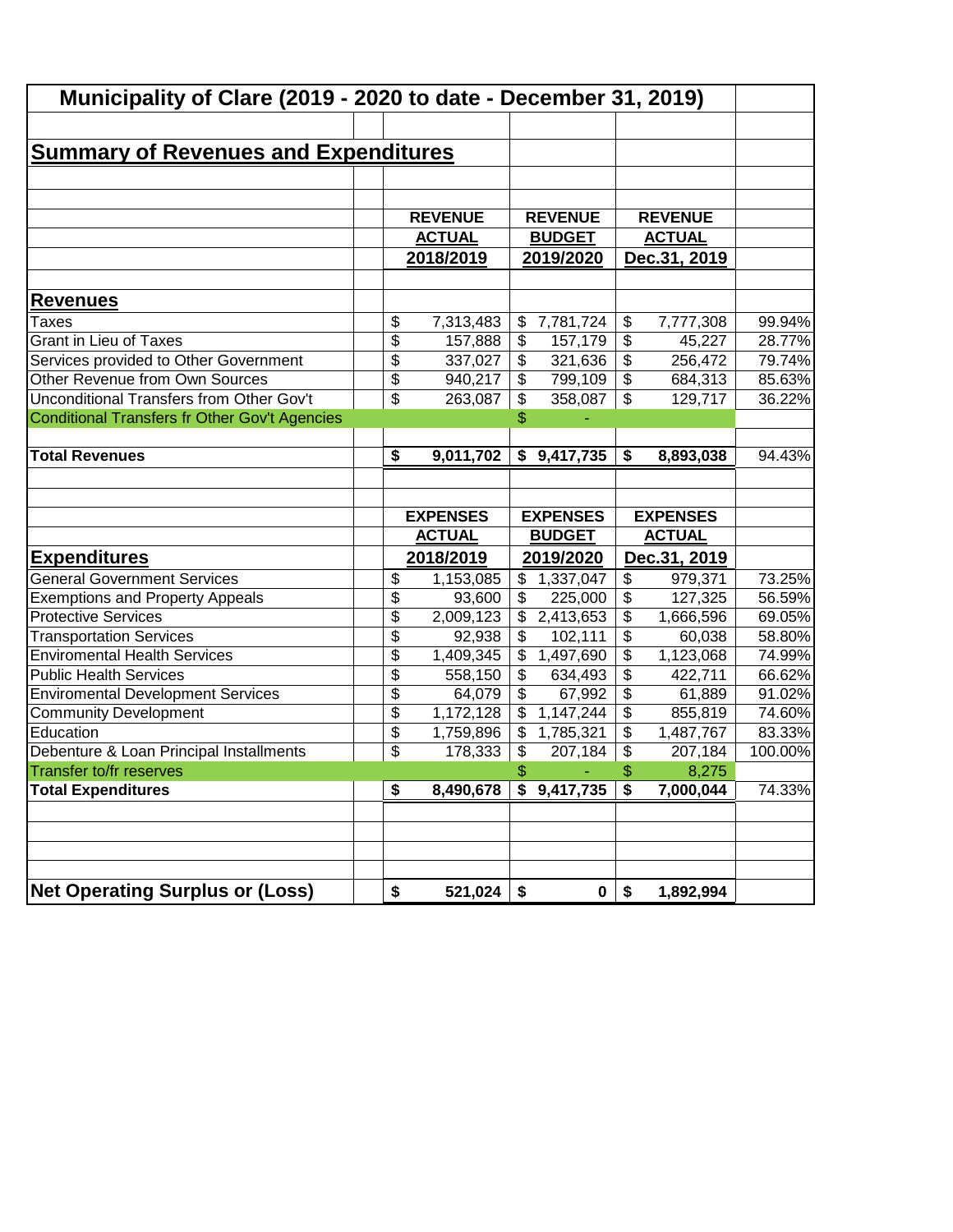|                 | Municipality of Clare (2019 - 2020 to date - December 31, 2019) |                      |                        |                                        |
|-----------------|-----------------------------------------------------------------|----------------------|------------------------|----------------------------------------|
|                 |                                                                 |                      |                        | Page 2                                 |
|                 |                                                                 |                      |                        |                                        |
| <b>Revenues</b> |                                                                 |                      | <b>REVENUE</b>         |                                        |
|                 |                                                                 | <b>ACTUAL</b>        | <b>BUDGET</b>          | <b>ACTUAL</b>                          |
| Acc $#$         |                                                                 | 2018/2019            | 2019/2020              | Dec.31, 2019                           |
|                 |                                                                 |                      |                        |                                        |
|                 | <u>Taxes</u>                                                    |                      |                        |                                        |
| 11100           | <b>Assessable Property</b><br><b>Residential Tax</b>            |                      |                        |                                        |
| 11110<br>11120  | <b>Commercial Tax</b>                                           | 4,787,712            | 4,903,475<br>1,409,006 | \$<br>4,903,475                        |
| 11151           | Resource Tax                                                    | 1,401,785<br>470,826 | 456,467                | \$<br>1,409,006<br>456,467             |
| 11153           | Forest Property taxes (-50,000 acres @ .25)                     | 25,030               | 24,980                 | \$<br>\$<br>24,980                     |
| 11154           | Forest Property taxes (+50,000 acres @ .40)                     | 8,458                | 8,462                  | \$<br>8,462                            |
| 11182           | Area Rate Collected for Fire Depts (5¢ uniform rate)            | 286,680              | 291,724                | $\overline{\$}$<br>291,930             |
| 11182           | Area Rate Collected for Fire Truck (6¢ uniform rate)            |                      | 350,068                | \$<br>350,284                          |
| 11290           | Area Rates - Street Lights                                      | 22,279               | 22,700                 | $\overline{\mathbf{S}}$<br>22,732      |
|                 | <b>Sub-Total</b>                                                | 7,002,770            | 7,466,882              | \$<br>7,467,336                        |
|                 |                                                                 |                      |                        |                                        |
|                 |                                                                 |                      |                        |                                        |
| 11400           | <b>Business Property</b>                                        |                      |                        |                                        |
| 11420           | Based on Revenue - Aliant                                       | 34,786               | 32,000                 | \$<br>29,901                           |
| 12430           | NS Power Inc. (Grant in lieu of taxes)                          | 5,925                | 5,123                  | $\overline{\$}$<br>5,123               |
| 11431           | NSFM - Nova Scotia Power (HST Rebate)                           | 12,366               | 13,000                 | $\overline{\mathbf{S}}$<br>13,488      |
|                 |                                                                 |                      |                        |                                        |
|                 |                                                                 |                      |                        |                                        |
|                 | <b>Sub-Total</b>                                                | 53,077               | 50,123                 | \$<br>48,512                           |
|                 |                                                                 |                      |                        |                                        |
| 11900           | <b>Other Taxes</b>                                              |                      |                        |                                        |
| 11910           | Deed Transfer Tax                                               | 101,613              | \$<br>95,000           | \$<br>85,540                           |
|                 | <b>Sewer Services Charges</b>                                   |                      |                        |                                        |
| 11184           | Church Point - Sewer Services (234Ux\$200)                      | 42,850               | 46,800                 | \$<br>46,800                           |
| 11210           | Meteghan/Mriver/MCentre - Sewer Serv (510Ux\$200)               | 93,000               | 102,000                | $\overline{\mathbf{G}}$<br>102,000     |
| 11214           | Church Point - Sewer Frontage                                   | 514                  | 1,260                  | $\overline{\mathbf{S}}$<br>1,261       |
| 11215           | Belliveau Cove - Frontage                                       |                      |                        | \$<br>4,000                            |
| 11216           | Meteghan River/Centre Ext - Frontage Charges (residentia        | 6,459                | $6,459$ \$             | 8,659                                  |
| 11211           | Belliveau Cove - Sewer Services (66Ux\$200)                     | 13,200               | 13,200                 | $\sqrt[6]{\frac{1}{2}}$<br>13,200      |
|                 | <b>Sub-Total</b>                                                | 257,636              | 264,719                | 261,460<br>\$                          |
|                 |                                                                 | 7,313,483            | 7,781,724              | \$<br>7,777,308                        |
|                 |                                                                 |                      |                        |                                        |
|                 |                                                                 |                      |                        |                                        |
|                 | <b>Grants in Lieu of Taxes</b>                                  |                      |                        |                                        |
| 12100           | <b>Federal Government</b>                                       | 22,112               | 21,633                 | 23,694<br>\$                           |
| 12100           | <b>Federal Government Agencies</b>                              |                      |                        |                                        |
| 12300           | <b>Provincial Government</b>                                    |                      |                        |                                        |
|                 | Prov. Properties/Resource Farm/Supporting Inst.                 | 117,056              | 117,166                | $\boldsymbol{\hat{\varphi}}$<br>12,937 |
| 11940           | <b>Fire Protection Grant (Schools)</b>                          | 6,783                | 6,783                  | \$                                     |
|                 |                                                                 |                      |                        |                                        |
|                 | <b>Provincial Government Agencies</b>                           |                      |                        |                                        |
| 11930           | <b>NS Liquor Corporation Tax</b>                                | 8,597                | 8,597                  | \$<br>8,597                            |
| 11950           | <b>Civic Addressing Grant</b>                                   | 3,340                | 3,000                  | \$                                     |
|                 |                                                                 |                      |                        |                                        |
|                 | TOTAL GRANTS IN LIEU OF TAXES                                   | 157,888              | 157,179                | 45,227<br>\$                           |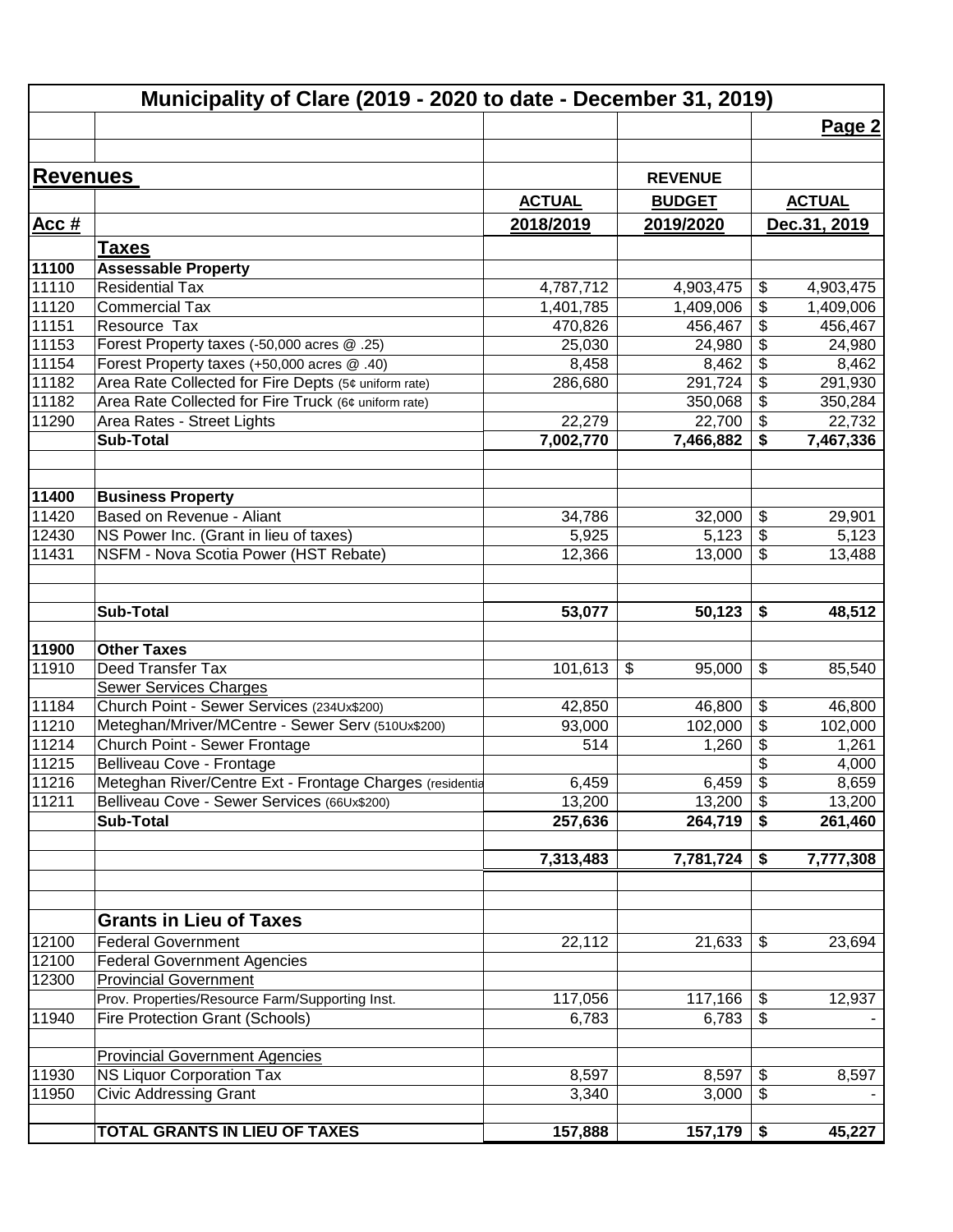| Municipality of Clare (2019 - 2020 to date - December 31, 2019) |                                                         |                      |                 |                                        |                |                                                     |                |
|-----------------------------------------------------------------|---------------------------------------------------------|----------------------|-----------------|----------------------------------------|----------------|-----------------------------------------------------|----------------|
|                                                                 |                                                         |                      |                 |                                        |                |                                                     | Page 3         |
| <b>Revenues</b>                                                 |                                                         |                      |                 |                                        |                |                                                     |                |
|                                                                 |                                                         |                      | <b>ACTUAL</b>   |                                        | <b>BUDGET</b>  |                                                     | <b>ACTUAL</b>  |
| Acc $#$                                                         |                                                         |                      | 2018/2019       |                                        | 2019/2020      |                                                     | Dec.31, 2019   |
|                                                                 |                                                         |                      |                 |                                        |                |                                                     |                |
| 13000                                                           | <b>Services Provided to Other Gov't</b>                 |                      |                 |                                        |                |                                                     |                |
| 13340                                                           | Landfill/Transfer Tipping Fees & White Goods            | \$                   | 337,027         | \$                                     | 321,636        | \$                                                  | 256,472        |
|                                                                 | <b>TOTAL SERVICES PROV.TO OTHER GOV'T</b>               | \$                   | 337,027         | \$                                     | 321,636        | \$                                                  | 256,472        |
| 15000                                                           | <b>Other Revenue from Own Sources</b>                   |                      |                 |                                        |                |                                                     |                |
| 15100                                                           |                                                         | \$                   | 28,592          | \$                                     | 30,000         | \$                                                  | 19,837         |
|                                                                 | <b>Building &amp; Development Permits</b>               |                      |                 |                                        |                |                                                     |                |
| 15105                                                           | <b>Subdivision Application Fees</b>                     | \$                   |                 | \$                                     |                |                                                     |                |
| 15108                                                           | Dog Tags                                                | \$                   | 100             | \$                                     | 50             | \$                                                  | 180            |
| 15200                                                           | Fines (RCMP)<br>Rent - Clare Health Centre              | \$                   | 28,304          | \$                                     | 30,000         | $\overline{\mathbf{S}}$                             | 20,126         |
| 15301                                                           |                                                         | \$                   | 263,674         | \$                                     | 229,615        | \$                                                  | 208,508        |
| 15210                                                           | Miscellaneous - CHC                                     | \$                   | 1,268           | $\frac{1}{2}$                          | 1,000          | $\overline{\mathbf{S}}$                             | 658            |
| 15302                                                           | Rent - Cultural Hub Culturel                            | \$                   | 12,500          | $\frac{1}{2}$                          | 12,000         | $\overline{\boldsymbol{\theta}}$                    | 10,850         |
| 15400                                                           | <b>Operational Grants (SWNDHA)</b>                      | \$                   | 68,883          | $\overline{\boldsymbol{\theta}}$       | 84,014         | $\overline{\boldsymbol{\theta}}$                    | 66,680         |
| 15304                                                           | Clare Veteran Centre - Rentals<br>Eco Park - Rent       | \$                   | 10,250          | \$<br>$\overline{\boldsymbol{\theta}}$ | 17,000         | $\overline{\mathcal{G}}$<br>$\overline{\mathbf{S}}$ | 11,035         |
| 15305<br>15936                                                  |                                                         | \$                   | 21,889          | \$                                     | 25,200         |                                                     | 21,000         |
| 15500                                                           | EDEV - Eco Park Equipment Sale<br>Return on Investments |                      |                 | $\overline{\$}$                        |                |                                                     |                |
|                                                                 |                                                         | \$                   | 35,888          |                                        | 36,000         | \$<br>$\overline{\$}$                               | 33,779         |
| 15600                                                           | Penalties and Interest on Taxes                         | $\overline{\$}$      | 83,252          | \$<br>$\overline{\$}$                  | 85,000         | $\overline{\$}$                                     | 85,324         |
| 15932<br>15928                                                  | <b>Tax Sale Fees</b><br><b>Tent Rentals</b>             | $\overline{\$}$      | 7,985           | $\overline{\mathcal{S}}$               | 7,500          | $\overline{\mathcal{L}}$                            | 11,450         |
| 15930                                                           | Miscellaneous                                           | $\overline{\$}$      | 9,750<br>36,853 | \$                                     | 7,000<br>7,500 | \$                                                  | 8,000<br>4,626 |
|                                                                 |                                                         | \$<br>\$             | 609,188         | \$                                     | 571,879        | \$                                                  | 502,052        |
|                                                                 |                                                         |                      |                 |                                        |                |                                                     |                |
|                                                                 | <b>Community Development</b>                            |                      |                 |                                        |                |                                                     |                |
| 11199                                                           | Clare 250                                               | \$                   | 116,130         | $\frac{1}{2}$                          | ä,             | \$                                                  |                |
| 11190                                                           | Gran Fondo - Registrations                              | \$                   | 110,747         | \$                                     | 102,000        | \$                                                  | 95,302         |
| 11191                                                           | Gran Fondo - Sponsorship                                | \$                   | 21,352          | \$                                     | 23,000         | $\overline{\mathbf{S}}$                             | 17,525         |
| 11192                                                           | Gran Fondo - Other Revenues                             | \$                   | 25,003          | $\boldsymbol{\mathsf{S}}$              | 29,000         | $\boldsymbol{\mathsf{S}}$                           | 13,591         |
|                                                                 | -Total GranFondo Revenue                                | $\overline{\$}$      | 157,102         | $\overline{\boldsymbol{\theta}}$       | 154,000        | \$                                                  | 126,418        |
|                                                                 | <b>Total Tourism Revenue</b>                            | \$                   | 35,999          | $\boldsymbol{\theta}$                  | 36,130         | $\overline{\mathbf{e}}$                             | 19,709         |
|                                                                 | <b>Total Recreation Revenue</b>                         | \$                   | 21,798          | $\boldsymbol{\theta}$                  | 37,100         | \$                                                  | 36,134         |
|                                                                 | <b>Total Community Development</b>                      | $\overline{\bullet}$ | 331,029         | \$                                     | 227,230        | \$                                                  | 182,261        |
|                                                                 | TOTAL OTHER REVENUE FR OWN SOURCES                      | \$                   | 940,217         | \$                                     | 799,109        | \$                                                  | 684,313        |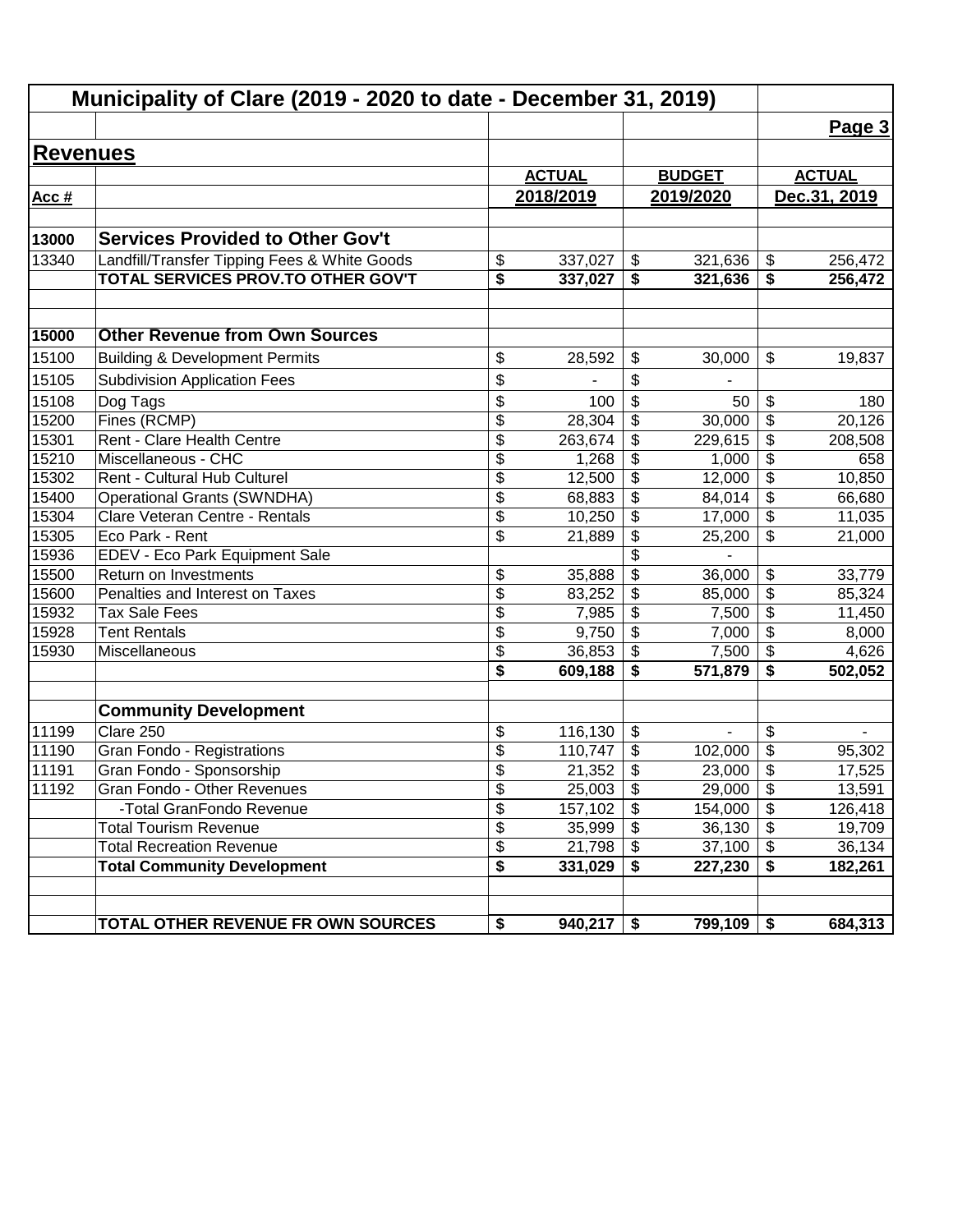|                  | Municipality of Clare (2019 - 2020 to date - December 31, 2019) |               |               |    |               |
|------------------|-----------------------------------------------------------------|---------------|---------------|----|---------------|
|                  |                                                                 |               |               |    | Page 4        |
| Reve <u>nues</u> |                                                                 |               |               |    |               |
|                  |                                                                 |               |               |    |               |
|                  |                                                                 |               |               |    |               |
|                  |                                                                 | <b>ACTUAL</b> | <b>BUDGET</b> |    | <b>ACTUAL</b> |
| ACC#             |                                                                 | 2018/2019     | 2019/2020     |    | Dec.31, 2019  |
|                  | <b>Unconditional Transfers from Other Gov'ts</b>                |               |               |    |               |
| 16281            | Equalization Grant                                              | \$<br>223,087 | \$<br>223,087 | \$ | 111,544       |
| 12009            | Grants - CMA                                                    |               |               | \$ | 13,173        |
| 12009            | Doctors NS                                                      |               |               | \$ | 5,000         |
| 12009            | PNS - Bilingualism                                              | \$<br>40,000  | \$<br>135,000 |    |               |
|                  | TOTAL UNCONDITIONAL TRANSFERS FR OTHER GOV'TS \$                | 263,087       | 358,087       | S. | 129,717       |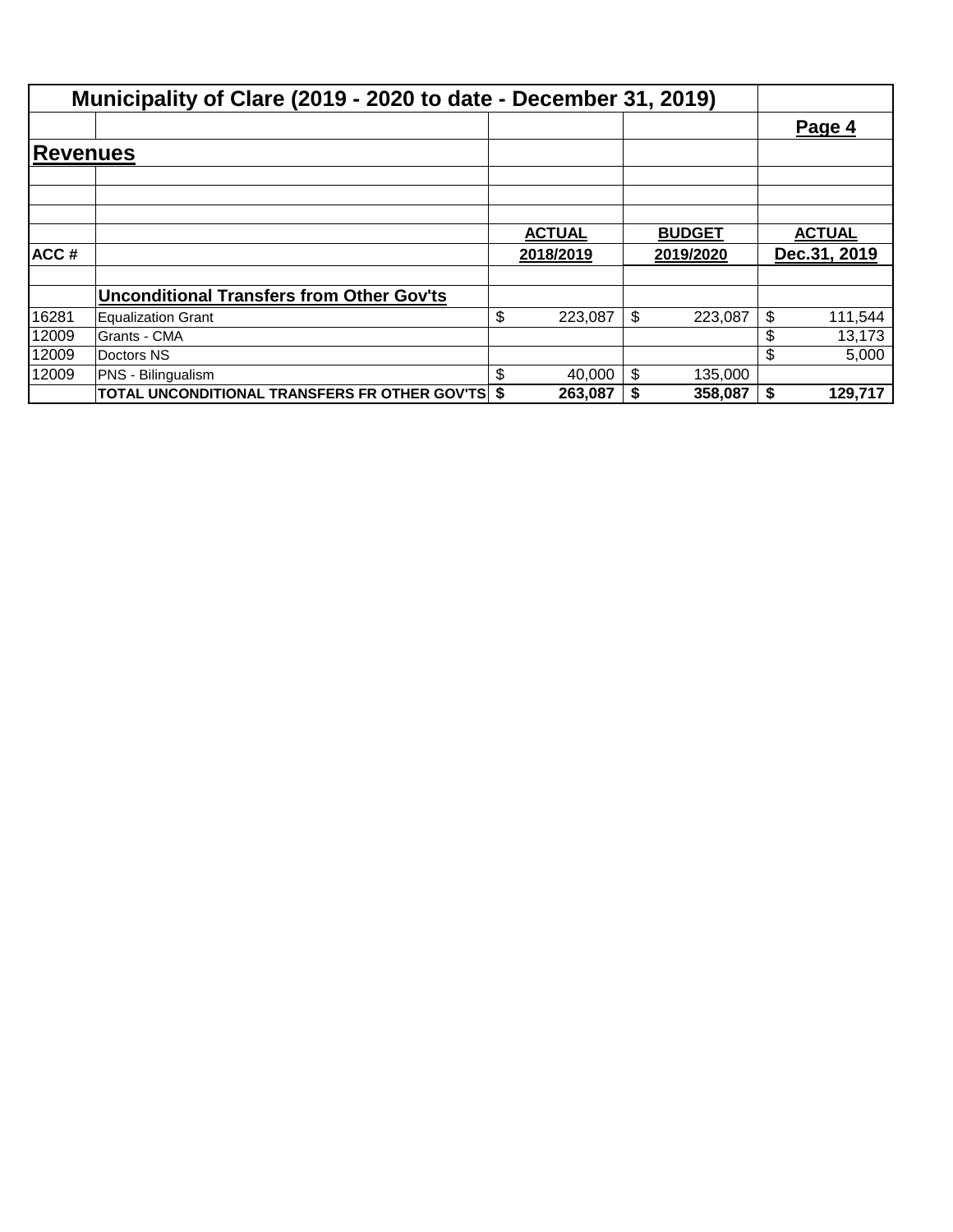|                    | <b>Expenditures</b>                                                   |          |                         |                                        |                         |                                | Page 5         |
|--------------------|-----------------------------------------------------------------------|----------|-------------------------|----------------------------------------|-------------------------|--------------------------------|----------------|
| 21243              | Low Income Exemptions & Appeals                                       | \$       | 93,600                  | \$                                     | 225,000                 | \$                             | 127,325        |
| 21244              |                                                                       |          |                         |                                        |                         |                                |                |
|                    |                                                                       |          | <b>ACTUAL</b>           |                                        | <b>BUDGET</b>           | <b>ACTUAL</b>                  |                |
| ACC#               |                                                                       |          | 2018/2019               |                                        | 2019/2020               |                                | Dec.31, 2019   |
|                    | <b>GENERAL GOVERNMENT SERVICES</b>                                    |          |                         |                                        |                         |                                |                |
|                    | <b>Warden and Council</b>                                             |          |                         |                                        |                         |                                |                |
| $\overline{21110}$ | Council Honorarium                                                    | \$       | 171,589                 | \$                                     | 194,228                 | \$                             | 141,936        |
| 21111              | Council - Mileage, & Conferences<br>Sub-Total                         | \$<br>\$ | 25,027                  | \$                                     | 30,000                  | \$                             | 17.228         |
|                    |                                                                       |          | 196,616                 | \$                                     | 224,228                 | \$                             | 159,164        |
|                    | <b>Administration-Salaries</b>                                        | \$       | 299,581                 | \$                                     | 397,817                 | \$                             | 290,119        |
|                    | CAO /Executive Assistant /                                            |          |                         |                                        |                         |                                |                |
|                    | Director of Finance/ Tax Clerk /                                      |          |                         |                                        |                         |                                |                |
|                    | <b>Accounting Clerk /Communications Officer</b>                       |          |                         |                                        |                         |                                |                |
|                    | <b>Administration-Other</b>                                           |          |                         |                                        |                         |                                |                |
| 20020              | C.P.P.                                                                | \$       | 18,345                  | \$                                     | 19,968                  | \$                             | 15,877         |
| 20030              | EI                                                                    | \$       | 6,441                   | \$                                     | 6,840                   | \$                             | 4,677          |
| 20040              | Pension Plan                                                          | \$       | 19,005                  | \$                                     | 23,153                  | \$                             | 16,572         |
| 20060              | Insurance                                                             | \$       | 9,604                   | \$                                     | 13,838                  | \$                             | 10,978         |
| 21112              | Simultaneous Translation                                              | \$       | 11,841                  | \$                                     | 24,000                  | \$                             | 5,651          |
| 21113<br>21241     | <b>Translation of Documents</b>                                       | \$       | 730                     | \$                                     | 19,500                  | \$<br>\$                       |                |
| 21242              | Clerk's Pension (Delphis until 1993)<br>IT Support / Procom & Hosting | \$<br>\$ | 26,619                  | \$<br>\$                               | 1,000<br>25,000         | \$                             | 20,740         |
|                    | <b>IT Maintenance Contract</b>                                        |          |                         | \$                                     |                         |                                | Capital        |
| 21282              | Newsletter (4 publications)                                           | \$       | 1,355                   | \$                                     | 2,000                   | \$                             | 2,440          |
| 21283              | Home Page\Production\Mun Website\U-Stream                             | \$       | 1,602                   | \$                                     | 4,500                   | \$                             | 1,316          |
| 21285              | <b>General Repairs</b>                                                | \$       | 11,721                  | \$                                     | 5,000                   | \$                             | 1,873          |
| 21286              | Lawn Maint / Snow Removal/ Landscaping                                | \$       | 3,605                   | \$                                     | 5,000                   | \$                             | 2,734          |
| 21288              | Janitor salaries                                                      | \$       | 11,330                  | \$                                     | 12,511                  | \$                             | 8,604          |
| 21289              | <b>Heating fuel</b>                                                   | \$       | 8,506                   | \$                                     | 9,000                   | \$                             | 3,784          |
| 21290              | Postage                                                               | \$       | 19,923                  | \$                                     | 21,000                  | \$                             | 10,283         |
| 21291              | Supplies                                                              | \$       | 11,778                  | \$                                     | 12,000                  | \$                             | 7,772          |
| 21293              | Solicitor                                                             | \$       | 9,474                   | \$                                     | 13,000                  | \$                             | 10,285         |
| 21294              | <b>Promotional Materials/Advertising</b>                              | \$       | 8,105                   | \$                                     | 5,000                   | \$                             | 3,235          |
| 21295              | Hydro                                                                 | \$       | 10,402                  | \$                                     | 11,000                  | \$                             | 7,391          |
| 21296              | <b>Equipment Rental</b><br>Advertising                                | \$       | 8,232                   | \$<br>$\overline{\mathbf{e}}$          | 9,000                   | \$                             | 6,183          |
| 21297<br>21298     | Telephone/Fax/Internet                                                | \$<br>\$ | 5,508<br>$9,795$ \$     |                                        | 5,500<br>10,500         | \$<br>$\overline{\mathcal{L}}$ | 1,930<br>8,014 |
| 21299              | <b>Auditors</b>                                                       | \$       | 33,756                  | $\sqrt{3}$                             | 36,000                  | \$                             | 27,898         |
| 21300              | Tax Sale Expense                                                      | \$       | 6,358                   | $\sqrt{3}$                             | 7,500                   | \$                             | 1,109          |
| 21301              | Workmen's Compensation                                                | \$       | 4,696                   | $\overline{\$}$                        | 4,842                   | \$                             | 3,158          |
| 21303              | <b>Briefs/Presentations/Speeches</b>                                  | \$       | $\blacksquare$          | \$                                     | 1,500                   | \$                             | $\blacksquare$ |
| 21304              | NSFM (membership)                                                     | \$       | 5,209                   | \$                                     | 5,500                   | \$                             | $\blacksquare$ |
| 21305              | FCM (membership)                                                      | \$       | 1,808                   | $\overline{\boldsymbol{\mathfrak{s}}}$ | 1,831                   | \$                             | 1,660          |
| 21306              | AMA (membership)                                                      | \$       | 1,048                   | \$                                     | 688                     | \$                             | 688            |
| 21308              | Banking Fees & Debit                                                  | \$       | 7,370                   | \$                                     | 8,000                   | \$                             | 5,843          |
| 21309              | Misc                                                                  | \$       | 5,660                   | \$                                     | 6,000                   | \$                             | 5,437          |
| 21311              | Office Equipment & Small Furniture                                    | \$       | 11,220                  | \$                                     | 2,500                   | \$                             | 94             |
| 21312              | <b>Special Events</b>                                                 | \$       | 5,572                   | \$                                     | 6,000<br>$\blacksquare$ | \$                             | 6,425<br>(874) |
| 21314<br>21248     | <b>US Exchange</b><br><b>Assessment Services</b>                      | \$<br>\$ | $(1,150)$ \$<br>252,765 | \$                                     | 255,932                 | \$<br>\$                       | 255,932        |
| 21910              | Election/Plebiscite/Boundary Review/other                             | \$       | 9,057                   | \$                                     | 5,000                   | \$                             | 482            |
| 21920              | Mileage/ Training / Conferences                                       | \$       | 16,447                  | \$                                     | 23,000                  | \$                             | 16,365         |
| 21930              | Insurance (Property/Liability)                                        | \$       | 36,789                  | \$                                     | 31,757                  | \$                             | 31,756         |
| 21950              | <b>Grants to Organizations</b>                                        | \$       | 31,332                  | \$                                     | 40,000                  | \$                             | 23,776         |
|                    | Internet Project                                                      |          |                         | \$                                     | 20,642                  |                                |                |
|                    | <b>HR Policies Manual Update</b>                                      | \$       | 15,030                  | \$                                     | $\blacksquare$          | \$                             |                |
|                    |                                                                       |          |                         |                                        |                         |                                |                |
|                    | <b>Sub-Total</b>                                                      | \$       | 956,469                 | \$                                     | 1,112,819               | \$                             | 820,207        |
|                    | TOTAL GENERAL GOVERNMENT SERVICES                                     | \$       | 1,153,085               |                                        |                         |                                | 979,371        |
|                    |                                                                       |          |                         | \$                                     | 1,337,047               | \$                             |                |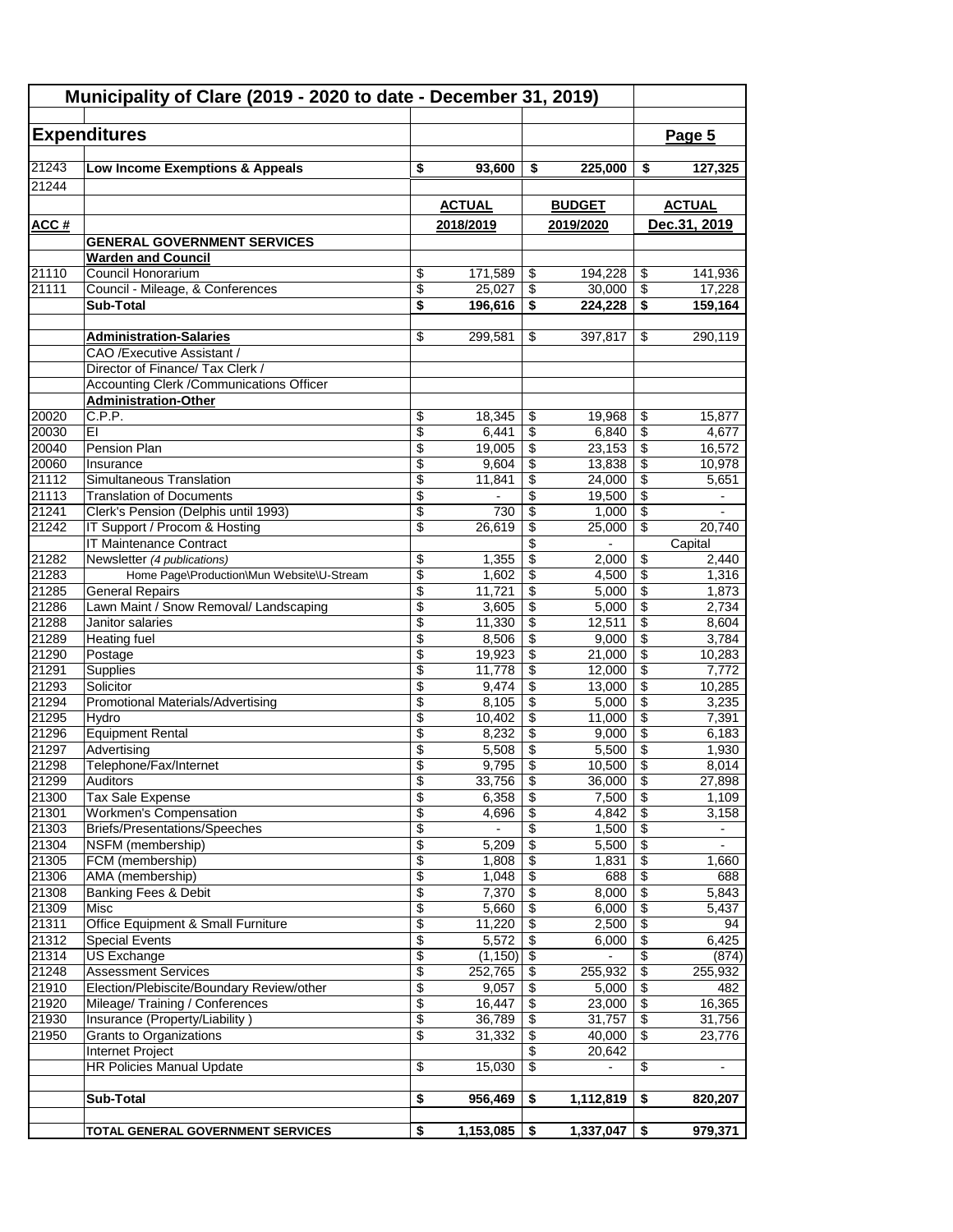| Municipality of Clare (2019 - 2020 to date - December 31, 2019) |                                                                  |          |                  |                         |                  |          |                          |
|-----------------------------------------------------------------|------------------------------------------------------------------|----------|------------------|-------------------------|------------------|----------|--------------------------|
|                                                                 |                                                                  |          |                  |                         |                  |          | Page 6                   |
|                                                                 | <b>Expenditures</b>                                              |          |                  |                         |                  |          |                          |
|                                                                 |                                                                  |          |                  |                         |                  |          |                          |
|                                                                 | <b>PROTECTIVE SERVICES</b>                                       |          |                  |                         |                  |          |                          |
|                                                                 |                                                                  |          | <b>ACTUAL</b>    |                         | <b>BUDGET</b>    |          | <b>ACTUAL</b>            |
| ACC#                                                            |                                                                  |          | 2018/2019        |                         | 2019/2020        |          | Dec.31, 2019             |
|                                                                 | <b>RCMP Administration</b>                                       |          |                  |                         |                  |          |                          |
| 22120                                                           | <b>RCMP Costs (7 members)</b>                                    | \$       | 1,101,632        | -\$                     | 1,115,953        | \$       | 834,432                  |
| 22121                                                           | <b>Prosecution Services</b>                                      | \$       | 10,013           | \$                      | 13,500           | \$       | 4,313                    |
| 22130                                                           | <b>DNA Testing</b>                                               | \$       | 4.714            | \$                      | 7.000            | \$       | 4,785                    |
|                                                                 | <b>Total RCMP</b>                                                | \$       | 1,116,359        | \$                      | 1,136,453        | \$       | 843,530                  |
|                                                                 |                                                                  |          |                  |                         |                  |          |                          |
| 22310                                                           | <b>Corrections</b>                                               | \$       | 120,586          | \$                      | 119,885          | \$       | 89,913                   |
|                                                                 | <b>Total Jails</b>                                               | \$       | 120,586          | \$                      | 119,885          | \$       | 89,913                   |
|                                                                 | <b>Other Law Enforcement</b>                                     |          |                  |                         |                  |          |                          |
| 22290                                                           | <b>By-Law Enforcement</b>                                        | \$       |                  | \$                      | 1,000            | \$       |                          |
| 22990                                                           | <b>Unsightly Premises</b>                                        | \$       | 730              | \$                      | 1.000            | \$       |                          |
| 22930                                                           | <b>Animal Control</b>                                            | \$       | 21,600           | \$                      | 21,600           | \$       | 18,115                   |
|                                                                 | <b>Total Other Law Enforcement</b>                               | \$       | 22,330           | \$                      | 23,600           | \$       | 18,115                   |
|                                                                 |                                                                  |          |                  |                         |                  |          |                          |
| 22400                                                           | <b>Fire Departments</b><br>Fire Departments - General Operations | \$       |                  | \$                      |                  |          |                          |
| 22404                                                           | Level I - Training                                               | \$       | 269,509<br>4,950 | \$                      | 260,956<br>5,000 | \$<br>\$ | 261,460<br>4,800         |
| 22405                                                           | Fire Dept - Members Appreciation                                 | \$       | 4,846            | \$                      | 5,000            | \$       | 4,450                    |
| 22403                                                           | Fire Dept - Assessment                                           | \$       | 19,599           | \$                      | 5,000            | \$       | 5,091                    |
|                                                                 | St-Bernard Building Int.-Short and Long Term Debt                |          |                  | \$                      | 18,540           | \$       | 18,540                   |
| 22401                                                           | Fire Department (Shared Services)                                | \$       | 5,864            | \$                      | 14,400           | \$       | 16,484                   |
|                                                                 | Sub Total Fire Departments                                       | \$       | 304,768          | \$                      | 308,896          | \$       | 310,825                  |
| 22402                                                           | New Capital Purchases from Area Rate                             | \$       | 109,299          | \$                      | 123,293          | \$       | 59,103                   |
|                                                                 | Equipment Purchase as per Vehicle Assessment                     |          |                  | \$                      | 350,000          | \$       | 159,900                  |
|                                                                 | Principal on Municipal Capital Loan                              | \$       | 103,453          | \$                      | 100,000          | \$       |                          |
| 29000                                                           | Fire Dept Int.-Short and Long Term Debt                          | \$       | 20,595           | \$                      | 15,166           | \$       | 15,166                   |
|                                                                 | <b>Total - Fire Departments</b>                                  | \$       | 538,115          | \$                      | 897,355          | \$       | 544.994                  |
|                                                                 | <b>EMO &amp; Other</b>                                           |          |                  |                         |                  |          |                          |
| 22510                                                           | EMO Operations, etc                                              | \$       | 4,858            | \$                      | 10,000           | \$       | 4,959                    |
| 22511                                                           | <b>Clare Search and Rescue</b>                                   | \$       | 5,000            | \$                      | 5,000            | \$       | 5,000                    |
| 22515                                                           | Signage                                                          | \$       | 939              | $\sqrt[6]{\frac{1}{2}}$ | $5,500$ \$       |          |                          |
| 22520                                                           | 911 Civic Numbering                                              | \$       | $\blacksquare$   | \$                      | 1,000            | \$       | $\overline{\phantom{a}}$ |
|                                                                 | <b>Total - EMO</b>                                               | \$       | 10,797           | - \$                    | 21,500           | - \$     | 9,959                    |
|                                                                 |                                                                  |          |                  |                         |                  |          |                          |
|                                                                 | <b>Building Inspections &amp;</b><br><b>Development Officer</b>  |          |                  |                         |                  |          |                          |
| 22292                                                           | Salaries (2)                                                     | \$       | 110,860          | \$                      | 117,094          | \$       | 85,336                   |
| 22293                                                           | <b>CPP</b>                                                       | \$       | 4,914            | \$                      | 5,204            | \$       | 3,732                    |
| 22294                                                           | EI                                                               | \$       | 2,336            | \$                      | 2,375            | \$       | 1,678                    |
| 22295                                                           | Pension                                                          | \$       | 6,784            | \$                      | 7,164            | \$       | 5,221                    |
| 22296                                                           | Health Insurance                                                 | \$       | 4,372            | -\$                     | 4,477            | \$       | 3,405                    |
| 22291                                                           | <b>Workers Comp</b>                                              | \$       | 1,758            | \$                      | 1,677            | \$       | 1,202                    |
| 22298                                                           | <b>Conventions &amp; Training</b>                                | \$       | 24,361           | \$                      | 28,000           | \$       | 15,667                   |
| 22299                                                           | Supplies                                                         | \$       | 4,702            | \$                      | 5,000            | \$       | 2,049                    |
| 22300                                                           | Truck Repairs & Gas<br><b>Total Building Inspections</b>         | \$<br>\$ | 3,797            | \$<br>\$                | 6,000            | \$<br>\$ | 3,926                    |
|                                                                 |                                                                  |          | 163,882          |                         | 176,991          |          | 122,217                  |
| 22910                                                           | Security for Seniors                                             | \$       | 37,054           | S                       | 37,869           | \$       | 37,869                   |
|                                                                 | <b>Total Security for Seniors</b>                                | \$       | 37,054           | \$                      | 37,869           | \$       | 37,869                   |
|                                                                 |                                                                  |          |                  |                         |                  |          |                          |
|                                                                 | <b>TOTAL PROTECTIVE SERVICES</b>                                 |          | \$2,009,123      |                         | \$2,413,653      |          | \$1,666,596              |
|                                                                 |                                                                  |          |                  |                         |                  |          |                          |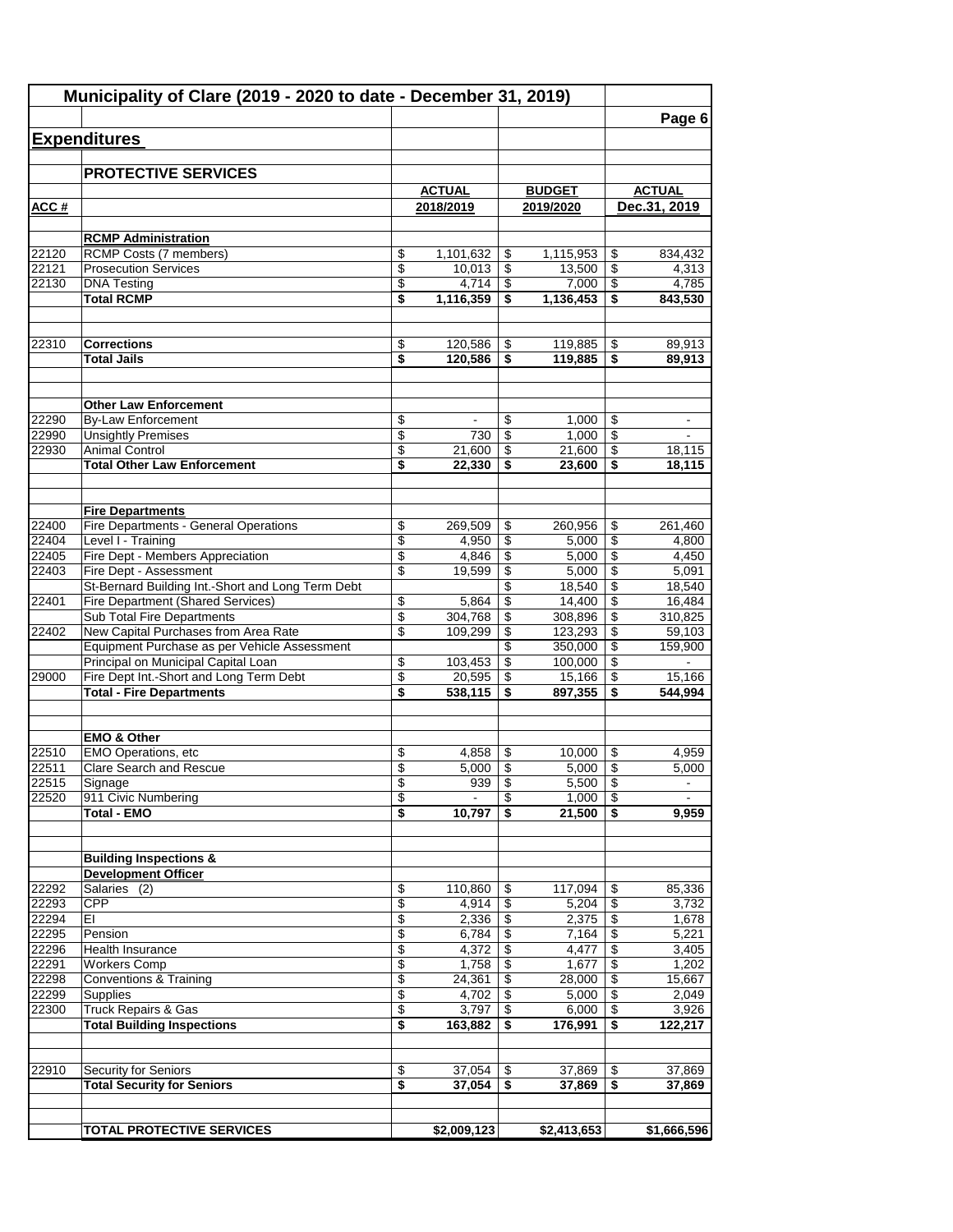| Municipality of Clare (2019 - 2020 to date - December 31, 2019) |                                                  |           |               |                         |               |                           |               |
|-----------------------------------------------------------------|--------------------------------------------------|-----------|---------------|-------------------------|---------------|---------------------------|---------------|
|                                                                 |                                                  |           |               |                         |               |                           | Page 7        |
|                                                                 | <b>Expenditures</b>                              |           |               |                         |               |                           |               |
|                                                                 |                                                  |           |               |                         |               |                           |               |
|                                                                 | <b>TRANSPORTATION SERVICES</b>                   |           |               |                         |               |                           |               |
|                                                                 |                                                  |           |               |                         |               |                           |               |
|                                                                 |                                                  |           | <b>ACTUAL</b> |                         | <b>BUDGET</b> |                           | <b>ACTUAL</b> |
| Acct#                                                           |                                                  | 2018/2019 |               | 2019/2020               |               |                           | Dec.31, 2019  |
|                                                                 | <b>Public Transit</b>                            |           |               |                         |               |                           |               |
| 23500                                                           | <b>Transport de Clare</b>                        | \$        | 23,000        | $\sqrt[6]{\frac{1}{2}}$ | 25,000        | $\boldsymbol{\mathsf{S}}$ | 25,000        |
|                                                                 | <b>Sub-Total</b>                                 | \$        | 23,000        | \$                      | 25,000        | \$                        | 25,000        |
|                                                                 |                                                  |           |               |                         |               |                           |               |
|                                                                 | <b>Sidewalks/Street Lights/Roads</b>             |           |               |                         |               |                           |               |
| 23230                                                           | <b>Repairs to Sidewalks</b>                      | \$        | 156           | \$                      | 500           | \$                        |               |
| 23232                                                           | Sidewalks - Snow Removal                         | \$        | 41,820        | \$                      | 43,911        | \$                        | 10,978        |
| 23250                                                           | Street Lights Area Rate                          | \$        | 18,748        | \$                      | 22,700        | \$                        | 15,409        |
| 23240                                                           | Engineering roads                                | \$        |               | \$                      |               |                           |               |
| 23244                                                           | Community Cleanup Program - (\$150/km)           | \$        | 9,213         | \$                      | 10,000        | \$                        | 8,651         |
|                                                                 | <b>Sub-Total</b>                                 | \$        | 69,938        | \$                      | 77,111        | \$                        | 35,038        |
|                                                                 |                                                  |           |               |                         |               |                           |               |
|                                                                 | <b>TOTAL TRANSP. SERVICES</b>                    | \$        | 92,938        | \$                      | 102,111       | \$                        | 60,038        |
|                                                                 |                                                  |           |               |                         |               |                           |               |
|                                                                 |                                                  |           |               |                         |               |                           |               |
|                                                                 | <b>DEBT CHARGES</b>                              |           |               |                         |               |                           |               |
| 28995                                                           | Principal-CHC Loan (Yr.11 of 20)                 | \$        | 125,000       | \$                      | 125,000       | \$                        | 125,000       |
| 28995                                                           | Principal - Fire Dept Loan (Yr 6 of 15)          | \$        | 53,333        | \$                      | 53,333        | \$                        | 53,333        |
| 28995                                                           | Principal -St-Bernard Firehall Loan (Yr 1 of 20) |           |               |                         | 28,851        | \$                        | 28,851        |
|                                                                 | <b>TOTAL PRINCIPAL DEBT CHARGES</b>              | \$        | 178,333       | \$                      | 207,184       | \$                        | 207,184       |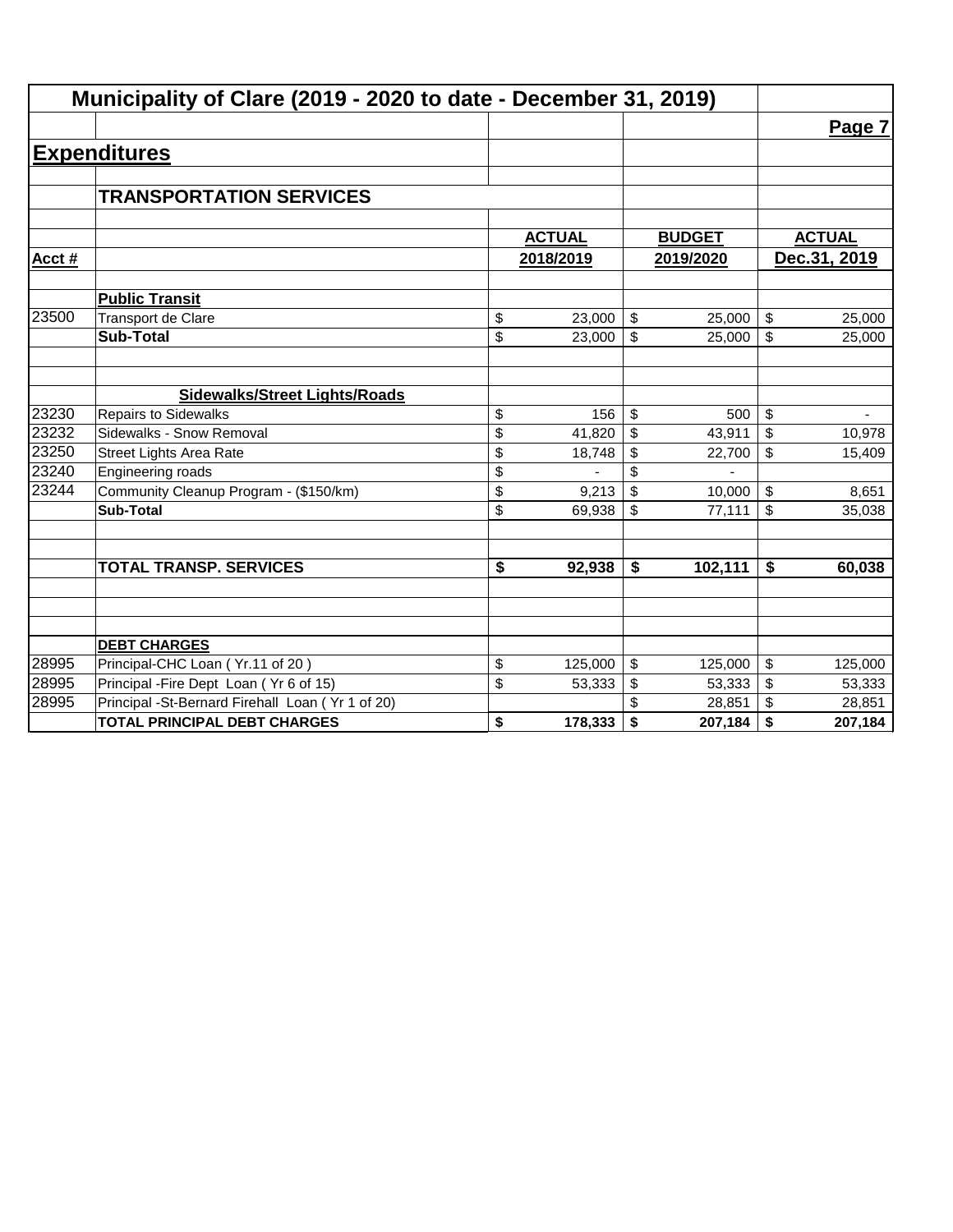|                | Municipality of Clare (2019 - 2020 to date - December 31, 2019) |          |               |                                        |               |                       |               |  |  |  |
|----------------|-----------------------------------------------------------------|----------|---------------|----------------------------------------|---------------|-----------------------|---------------|--|--|--|
|                |                                                                 |          |               |                                        |               |                       |               |  |  |  |
|                |                                                                 |          |               |                                        |               |                       | Page 8        |  |  |  |
|                | <b>Expenditures</b>                                             |          |               |                                        |               |                       |               |  |  |  |
|                |                                                                 |          |               |                                        |               |                       |               |  |  |  |
|                |                                                                 |          | <b>ACTUAL</b> |                                        | <b>BUDGET</b> |                       | <b>ACTUAL</b> |  |  |  |
| Acc#           | <b>ENVIRONMENTAL HEALTH SERVICES</b>                            |          | 2018/2019     |                                        | 2019/2020     |                       | Dec.31, 2019  |  |  |  |
|                | <b>Sewer - General Operations</b>                               |          |               |                                        |               |                       |               |  |  |  |
| 24200          | <b>Training and Conferences</b>                                 | \$       | 2,874         | \$                                     | 3,500         | \$                    | 2,922         |  |  |  |
| 24210          | Wages - 1 FTE & 1 Seasonal                                      | \$       | 80,316        | \$                                     | 81,047        | \$                    | 56,665        |  |  |  |
| 24216          | <b>CPP</b>                                                      | \$       | 3,672         | \$                                     | 3,776         | \$                    | 2,663         |  |  |  |
| 24217          | EI                                                              | \$       | 1,823         | \$                                     | 1,797         | \$                    | 1,252         |  |  |  |
| 24218          | Pension Plan                                                    | \$       | 3,756         | \$                                     | 4,669         | \$                    | 3,271         |  |  |  |
| 24219          | Group Insurance                                                 | \$       | 2,681         | \$                                     | 2,756         | \$                    | 2,022         |  |  |  |
| 24222          | <b>Workers Comp</b>                                             | \$       | 1,292         | \$                                     | 1,208         | \$                    | 844           |  |  |  |
| 24221          | Truck Maintenance, & Gas                                        | \$       | 6,715         | $\overline{\$}$                        | 7,845         | \$                    | 7,439         |  |  |  |
| 24223          | Public Works Garage (Belliveau Cove)                            | \$       | 4,162         | \$                                     | 7,000         | \$                    | 1,458         |  |  |  |
| 24295          | Snow Removal (all locations)                                    | \$       | 1,631         | $\boldsymbol{\mathsf{S}}$              | 3,300         | \$                    | 1,655         |  |  |  |
|                | <b>Sub-Total Sewer - General Operations</b>                     | \$       | 108,923       | $\overline{\boldsymbol{\mathfrak{s}}}$ | 116,897       | \$                    | 80,191        |  |  |  |
|                |                                                                 |          |               |                                        |               |                       |               |  |  |  |
|                | <b>Sewage Treatment Plant Operations</b>                        |          |               |                                        |               |                       |               |  |  |  |
|                | Meteghan                                                        |          |               |                                        |               |                       |               |  |  |  |
| 24211          | Sewer Hydro                                                     | \$       | 17,276        | \$                                     | 18,500        | \$                    | 13,848        |  |  |  |
| $\sqrt{24212}$ | Supplies & Repairs                                              | \$       | 17,689        | $\overline{\$}$                        | 14,300        | \$                    | 16,912        |  |  |  |
| 24214          | Testing                                                         | \$<br>\$ | 2,056         | $\overline{\$}$<br>\$                  | 2,500         | $\overline{\$}$<br>\$ | 1,661         |  |  |  |
|                | <b>Sub-Total Meteghan</b>                                       |          | 37,020        |                                        | 35,300        |                       | 32,421        |  |  |  |
|                | <b>Sewage Treatment Plant Operations</b>                        |          |               |                                        |               |                       |               |  |  |  |
|                | <b>Church Point</b>                                             |          |               |                                        |               |                       |               |  |  |  |
| 24241          | Hydro                                                           | \$       | 8,542         | \$                                     | 9,500         | \$                    | 6,100         |  |  |  |
| 24242          | Supplies & Repairs                                              | \$       | 5,297         | \$                                     | 6,150         | \$                    | 6,330         |  |  |  |
| 24244          | Testing                                                         | \$       | 2,056         | \$                                     | 2,500         | \$                    | 1,661         |  |  |  |
|                | <b>Sub-Total Church Point</b>                                   | \$       | 15,895        | \$                                     | 18,150        | \$                    | 14,092        |  |  |  |
|                |                                                                 |          |               |                                        |               |                       |               |  |  |  |
|                | <b>Belliveau Cove</b>                                           |          |               |                                        |               |                       |               |  |  |  |
| 24290          | Hydro                                                           | \$       | 7,539         | \$                                     | 7,800         | \$                    | 4,925         |  |  |  |
| 24291          | Supplies & Repairs                                              | \$       | 9,527         | $\boldsymbol{\mathsf{S}}$              | 7,650         | \$                    | 6,332         |  |  |  |
| 24292          | Testing                                                         | \$       | 2,056         | \$                                     | 2,500         | \$                    | 1,477         |  |  |  |
|                | Sub-Total Belliveau Cove                                        | \$       | 19,121        | \$                                     | 17,950        | \$                    | 12,734        |  |  |  |
| 24201          | Insurance - Sewer Systems                                       | \$       | 3,663         | \$                                     | 8,624         | \$                    | 8,624         |  |  |  |
|                | <b>Sub-Total Insurance</b>                                      | \$       | 3,663         | \$                                     | 8,624         | \$                    | 8,624         |  |  |  |
|                |                                                                 |          |               |                                        |               |                       |               |  |  |  |
|                | <b>TOTAL SEWER COSTS</b>                                        | \$       | 184,622       | \$                                     | 196,921       | \$                    | 148,062       |  |  |  |
|                |                                                                 |          |               |                                        |               |                       |               |  |  |  |
|                |                                                                 |          |               |                                        |               |                       |               |  |  |  |
|                |                                                                 |          |               |                                        |               |                       |               |  |  |  |
|                |                                                                 |          |               |                                        |               |                       |               |  |  |  |
|                |                                                                 |          |               |                                        |               |                       |               |  |  |  |
|                |                                                                 |          |               |                                        |               |                       |               |  |  |  |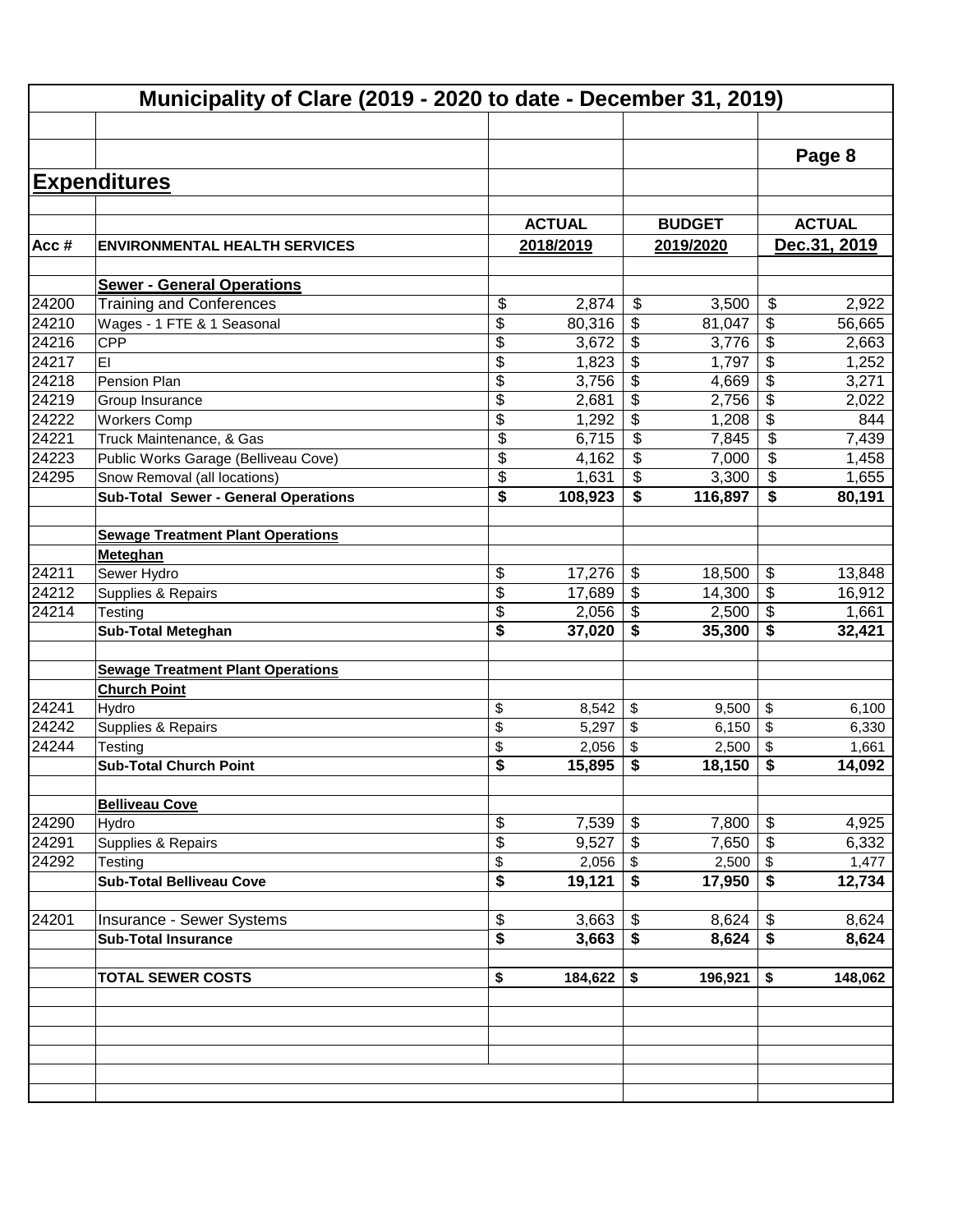|       | Municipality of Clare (2019 - 2020 to date - December 31, 2019) |                 |               |                          |               |                          |               |  |  |  |
|-------|-----------------------------------------------------------------|-----------------|---------------|--------------------------|---------------|--------------------------|---------------|--|--|--|
|       |                                                                 |                 |               |                          |               |                          | Page 9        |  |  |  |
|       | <b>IENVIRONMENTAL HEALTH SERVICES - CONT'D</b>                  |                 |               |                          |               |                          |               |  |  |  |
|       |                                                                 |                 |               |                          |               |                          |               |  |  |  |
|       | <b>Expenditures</b>                                             |                 |               |                          |               |                          |               |  |  |  |
|       |                                                                 |                 |               |                          |               |                          |               |  |  |  |
|       |                                                                 |                 | <b>ACTUAL</b> |                          | <b>BUDGET</b> |                          | <b>ACTUAL</b> |  |  |  |
| Acc#  | <b>SOLID WASTE SERVICES</b>                                     |                 | 2018/2019     |                          | 2019/2020     |                          | Dec.31, 2019  |  |  |  |
|       |                                                                 |                 |               |                          |               |                          |               |  |  |  |
|       | <b>Garbage/Collection\Tipping Fees/Other</b>                    |                 |               |                          |               |                          |               |  |  |  |
| 24320 | Garbage & Waste Collections                                     | \$              | 438,543       | \$                       | 460,471       | \$                       | 342,545       |  |  |  |
| 24300 | <b>Transfer Station Operations</b>                              | \$              | 36,216        | \$                       | 59,500        | $\overline{\$}$          | 51,164        |  |  |  |
| 24301 | <b>Landfill Closure</b>                                         | \$              | 42,883        | \$                       | 47,700        | \$                       | 17,907        |  |  |  |
| 24321 | Recycling - Tipping Fees (Blue Bags)                            | $\overline{\$}$ | 103,930       | \$                       | 105,000       | $\overline{\$}$          | 78,848        |  |  |  |
| 24322 | Organic Tipping Fees                                            | \$              | 65,961        | $\overline{\mathcal{L}}$ | 70,000        | $\overline{\mathcal{L}}$ | 52,532        |  |  |  |
| 24304 | Queens Tipping Fees (\$102.26)                                  | $\overline{\$}$ | 347,368       | $\overline{\mathcal{L}}$ | 355,000       | $\overline{\mathcal{L}}$ | 284,766       |  |  |  |
| 24342 | Solid Waste Schedules, Green Carts, etc                         | \$              | 9,464         | \$                       | 10,000        | $\overline{\mathcal{L}}$ | 6,021         |  |  |  |
| 24340 | Landfill Wages (3)                                              | $\overline{\$}$ | 133,783       | \$                       | 140,591       | \$                       | 101,369       |  |  |  |
| 24343 | <b>CPP</b>                                                      | \$              | 6,065         | \$                       | 6,266         | \$                       | 4,703         |  |  |  |
| 24344 | EI                                                              | \$              | 3,089         | \$                       | 3,238         | \$                       | 2,299         |  |  |  |
| 24345 | Pension Plan                                                    | \$              | 7,315         | \$                       | 8,313         | \$                       | 6,034         |  |  |  |
| 24346 | <b>Health Insurance</b>                                         | \$              | 1,419         | \$                       | 1,453         | \$                       | 1,078         |  |  |  |
| 24347 | <b>Workers Comp</b>                                             | \$              | 2,151         | \$                       | 2,292         | \$                       | 1,510         |  |  |  |
| 24348 | Property Insurance                                              | \$              | 2,502         | \$                       | 3,013         | \$                       | 3,013         |  |  |  |
| 24341 | Waste Check (Administration)                                    | \$              | 23,433        | \$                       | 23,433        | \$                       | 17,540        |  |  |  |
| 24303 | Illegal Dump Clean-Up                                           | \$              | 600           | \$                       | 4,500         | \$                       | 3,677         |  |  |  |
| 24349 | Miscellaneous                                                   | \$              |               |                          |               |                          |               |  |  |  |
|       | <b>Sub-Total Garbage</b>                                        | \$              | 1,224,723     | \$                       | 1,300,769     | \$                       | 975,006       |  |  |  |
|       |                                                                 |                 |               |                          |               |                          |               |  |  |  |
|       |                                                                 |                 |               |                          |               |                          |               |  |  |  |
|       | <b>Total Garbage/Recycling</b>                                  | \$              | 1,224,723     | \$                       | 1,300,769     | \$                       | 975,006       |  |  |  |
|       | TOTAL ENVIRONMENTAL HEALTH                                      | \$              | 1,409,345     | \$                       | 1,497,690     | \$                       | 1,123,068     |  |  |  |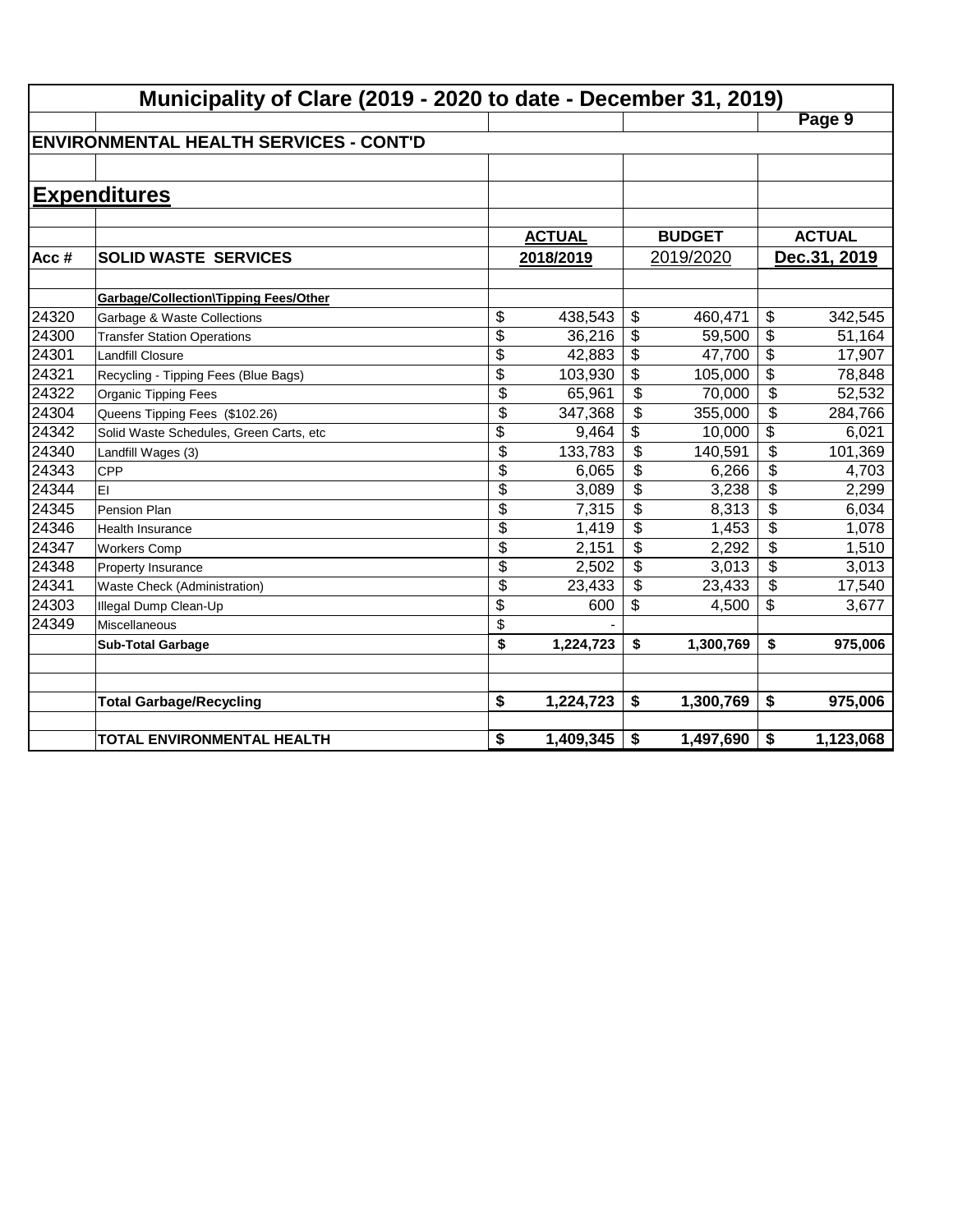| Municipality of Clare (2019 - 2020 to date - December 31, 2019) |                                                            |                                                |                                      |                                           |  |  |
|-----------------------------------------------------------------|------------------------------------------------------------|------------------------------------------------|--------------------------------------|-------------------------------------------|--|--|
|                                                                 |                                                            |                                                |                                      | Page 10                                   |  |  |
|                                                                 | <b>Expenditures</b>                                        |                                                |                                      |                                           |  |  |
|                                                                 |                                                            |                                                |                                      |                                           |  |  |
|                                                                 |                                                            |                                                |                                      |                                           |  |  |
|                                                                 |                                                            | <b>ACTUAL</b>                                  | <b>BUDGET</b>                        | <b>ACTUAL</b>                             |  |  |
| <b>ACC#</b>                                                     |                                                            | 2018/2019                                      | 2019/2020                            | Dec.31, 2019                              |  |  |
|                                                                 | <b>Public Health Services</b>                              |                                                |                                      |                                           |  |  |
|                                                                 | Clare Health Centre                                        |                                                |                                      |                                           |  |  |
| 25500                                                           | Adm(Manager/Secretaries/Patient Attendants/Cleaners)       | 306989                                         | $\boldsymbol{\mathsf{S}}$<br>354,551 | \$<br>222,756                             |  |  |
| 25502                                                           | <b>CPP</b>                                                 | 12830                                          | $\boldsymbol{\mathsf{S}}$<br>14,216  | \$<br>9,694                               |  |  |
| 25503                                                           | EI                                                         | 6680                                           | $\boldsymbol{\mathsf{S}}$<br>6,859   | \$<br>4,795                               |  |  |
| 25504                                                           | Pension                                                    | 12062                                          | $\boldsymbol{\mathsf{S}}$<br>12,328  | \$<br>10,818                              |  |  |
| 25505                                                           | Health Insurance                                           | 3286                                           | $\boldsymbol{\mathsf{S}}$<br>3,814   | $\overline{\boldsymbol{\theta}}$<br>4,593 |  |  |
| 25522                                                           | <b>Workers Comp</b>                                        | 4860                                           | $\overline{\mathcal{S}}$<br>4,623    | $\overline{\$}$<br>3,250                  |  |  |
| 25510                                                           | <b>Office Supplies</b>                                     | 9169                                           | \$<br>10,000                         | $\overline{\$}$<br>3,927                  |  |  |
| 25511                                                           | <b>Medical Supplies</b>                                    | 9422                                           | $\overline{\mathcal{S}}$<br>12,000   | $\overline{\$}$<br>7,034                  |  |  |
| 25513                                                           | MedAccess                                                  | 7059                                           | $\boldsymbol{\mathsf{S}}$<br>23,391  | $\overline{\$}$<br>12,422                 |  |  |
| 25514                                                           | <b>IT Support</b>                                          | 414                                            | $\boldsymbol{\mathsf{S}}$<br>500     | $\overline{\$}$<br>263                    |  |  |
| 25515                                                           | Travel/Training                                            | 649                                            | $\boldsymbol{\mathsf{S}}$<br>2,500   | $\overline{\$}$<br>2,042                  |  |  |
| 25520                                                           | Cleaning Supplies (incl.strip & wax floors)                | 6150                                           | \$<br>7,000                          | $\overline{\$}$<br>4,287                  |  |  |
| 25529                                                           | Telephone, Internet, Telehealth                            | 7555                                           | \$<br>8,000                          | $\overline{\$}$<br>5,248                  |  |  |
| 25530                                                           | Hydro                                                      | 26559                                          | \$<br>27,500                         | \$<br>18,000                              |  |  |
| 25540                                                           | Sewer Services (7 units @ \$200.00 ea)                     | 1295                                           | $\boldsymbol{\mathsf{S}}$<br>1,400   | $\overline{\mathcal{L}}$<br>1,400         |  |  |
| 25560                                                           | Snow Removal/Mowing/Gardening                              | 4347                                           | $\boldsymbol{\mathsf{S}}$<br>5,500   | $\overline{\mathcal{L}}$<br>3,181         |  |  |
| 25570                                                           | Maintenance and Repairs                                    | 16089                                          | $\boldsymbol{\mathsf{S}}$<br>35,000  | $\overline{\mathcal{L}}$<br>19,151        |  |  |
| 25525                                                           | <b>Small Equipment</b>                                     | 5812                                           | $\boldsymbol{\mathsf{S}}$<br>7,000   | \$<br>5,737                               |  |  |
| 25571                                                           | Property Insurance                                         | 4279                                           | $\boldsymbol{\mathsf{S}}$<br>5,148   | \$<br>5,148                               |  |  |
| 25572                                                           | Misc. Purchases                                            | 1496                                           | $\boldsymbol{\mathsf{S}}$<br>5,000   | \$<br>1,482                               |  |  |
|                                                                 | <b>Sub-Total</b>                                           | \$<br>447,002                                  | 546330                               | $\overline{\boldsymbol{s}}$<br>345,226    |  |  |
|                                                                 | <b>New Recruitment</b>                                     |                                                |                                      |                                           |  |  |
| 25900                                                           | Doctor Recruitment & Incentive                             | 2000                                           | $\boldsymbol{\mathsf{S}}$<br>15,000  | \$<br>681                                 |  |  |
|                                                                 | <b>Storage Building (Repairs)</b>                          | \$                                             | 0                                    |                                           |  |  |
|                                                                 | <b>Sub-Total</b>                                           | $\overline{\mathbf{s}}$<br>2,000               | $15000$ \$                           | 681                                       |  |  |
|                                                                 |                                                            |                                                |                                      |                                           |  |  |
|                                                                 | <b>Low Income Seniors Housing</b>                          |                                                |                                      |                                           |  |  |
| 28233                                                           | Housing Commission - Operating deficit<br><b>Sub-Total</b> | \$<br>30,498<br>\$                             | $35200$ \$<br>$35200$ \$             | 38,841                                    |  |  |
|                                                                 |                                                            | 30,498                                         |                                      | 38,841                                    |  |  |
|                                                                 | <b>Sub Total - Public Health Services</b>                  | 479,500<br>\$                                  | $596530$ \$                          | 384,748                                   |  |  |
|                                                                 |                                                            |                                                |                                      |                                           |  |  |
| 29000                                                           | Interest on Short & Long-Term Debt - CHC                   | \$<br>78,650                                   | $37963$ \$                           | 37,963                                    |  |  |
|                                                                 | <b>Sub Total Interest - CHC</b>                            | $\overline{\boldsymbol{\mathsf{s}}}$<br>78,650 | $37963$ \$                           | 37,963                                    |  |  |
|                                                                 |                                                            |                                                |                                      |                                           |  |  |
|                                                                 | <b>TOTAL PUBLIC HEALTH SERVICES</b>                        | \$558,150                                      | 634493                               | \$422,711                                 |  |  |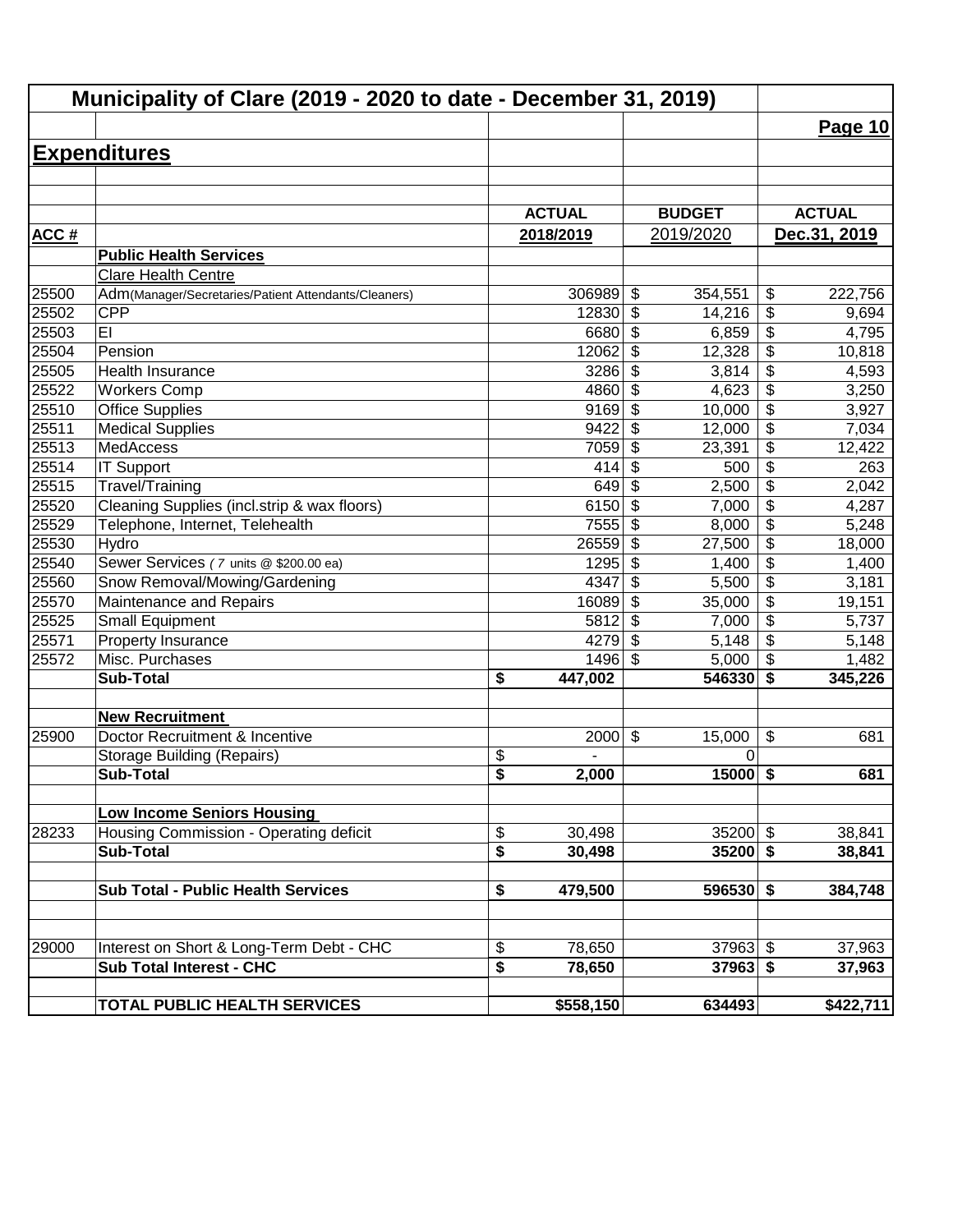|       | Municipality of Clare (2019 - 2020 to date - December 31, 2019) |                                      |               |                 |               |                            |               |
|-------|-----------------------------------------------------------------|--------------------------------------|---------------|-----------------|---------------|----------------------------|---------------|
|       | <b>Expenditures</b>                                             |                                      |               |                 |               | Page 11                    |               |
|       | <b>ENVIRONMENTAL DEVELOPMENT SERVICES</b>                       |                                      |               |                 |               |                            |               |
|       |                                                                 |                                      | <b>ACTUAL</b> |                 | <b>BUDGET</b> |                            | <b>ACTUAL</b> |
| ACC#  |                                                                 |                                      | 2018/2019     |                 | 2019/2020     |                            | Dec.31, 2019  |
|       | <b>Environmental Planning &amp; Zoning</b>                      |                                      |               |                 |               |                            |               |
| 26110 | Planning (meetings, etc)                                        | \$                                   | 438           | \$              | 4,000         | $\boldsymbol{\theta}$      |               |
| 26220 | <b>Sub-Division Regulations</b>                                 | $\overline{\$}$                      | 1,875         | $\overline{\$}$ | 2,000         | $\boldsymbol{\mathsf{S}}$  | 3,765         |
| 26221 | <b>By-law Review</b>                                            | \$                                   | 4,144         | \$              | 5,000         | $\boldsymbol{\mathcal{F}}$ | 2,599         |
|       | <b>Sub-Total</b>                                                | $\overline{\$}$                      | 6,457         | \$              | 11,000        | \$                         | 6,365         |
|       | <b>Environmental Development Serv.</b>                          |                                      |               |                 |               |                            |               |
| 28467 | Regional Enterprise Networks(WREN)                              | \$                                   | 45,621        | \$              | 45,621        | \$                         | 45,621        |
|       |                                                                 | \$                                   | 45,621        | \$              | 45,621        | \$                         | 45,621        |
| 27180 | <b>Wentworth Lake Park</b>                                      | \$                                   | 1,947         | \$              | 1,250         | $\sqrt[6]{3}$              | 46            |
| 27179 | Belliveau Cove Dev./Wharf/Insurance                             | \$                                   | 10,054        | $\mathfrak{S}$  | 10,121        | $\sqrt[6]{\frac{1}{2}}$    | 9,857         |
|       | <b>Sub-Total</b>                                                | $\overline{\boldsymbol{\mathsf{s}}}$ | 12,001        | \$              | 11,371        | $\overline{\bullet}$       | 9,903         |
|       | TOTAL EVIRONMENT DEVELOPMENT                                    | $\overline{\boldsymbol{\mathsf{s}}}$ | 64,079        | \$              | 67,992        | \$                         | 61,889        |
|       |                                                                 |                                      |               |                 |               |                            |               |
|       |                                                                 |                                      |               |                 |               |                            |               |
|       |                                                                 |                                      |               |                 |               |                            |               |
|       |                                                                 |                                      |               |                 |               |                            |               |
|       |                                                                 |                                      |               |                 |               |                            |               |
|       |                                                                 |                                      |               |                 |               |                            |               |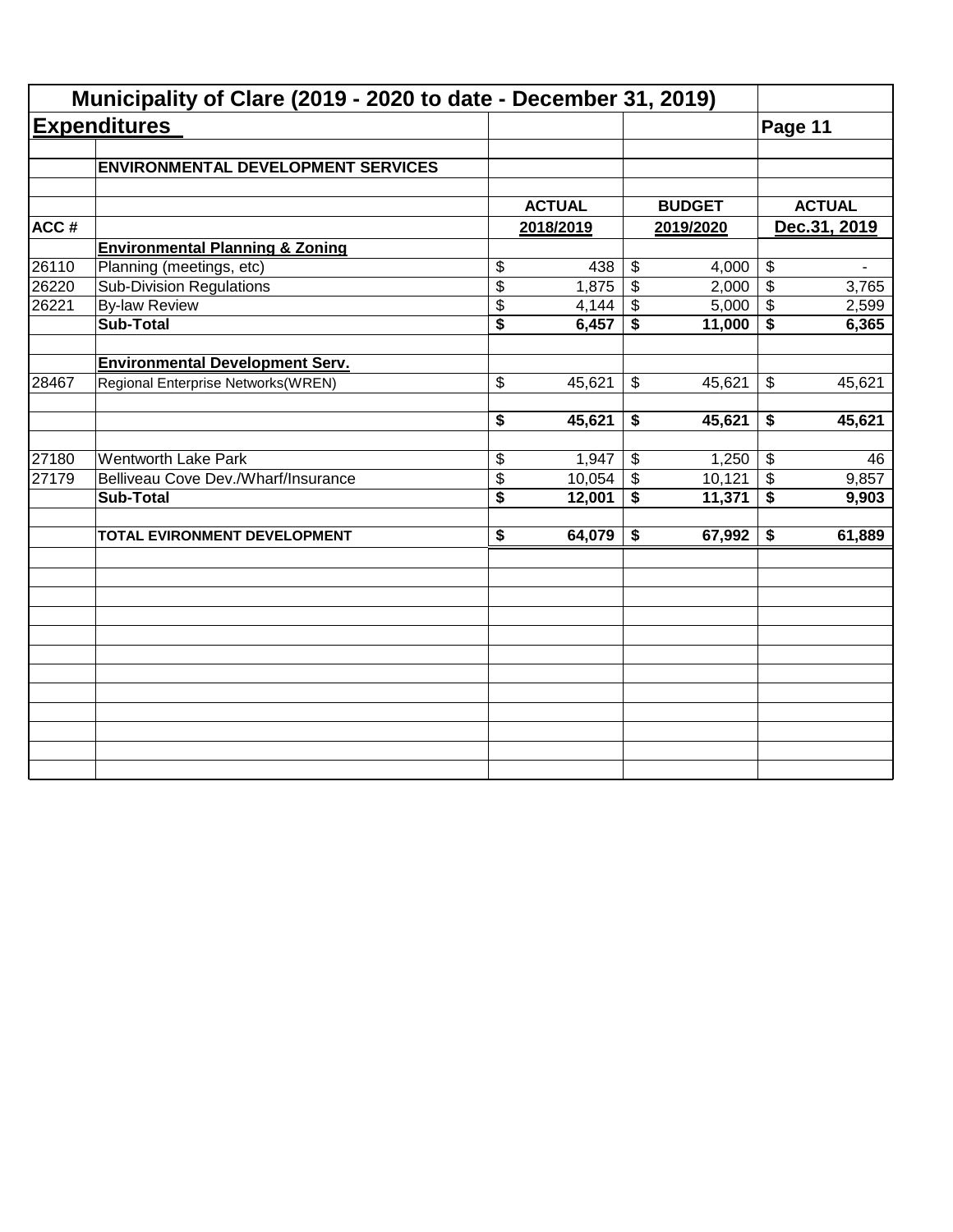|                | Municipality of Clare (2019 - 2020 to date - December 31, 2019)<br><b>Expenditures</b> |                 |                   |                 |                          |                                      | Page 12        |
|----------------|----------------------------------------------------------------------------------------|-----------------|-------------------|-----------------|--------------------------|--------------------------------------|----------------|
|                | <b>RECREATION &amp; CULTURAL SERVICES</b>                                              |                 | <b>ACTUAL</b>     |                 | <b>BUDGET</b>            |                                      | <b>ACTUAL</b>  |
|                |                                                                                        |                 | 2018/2019         |                 | 2019/2020                |                                      | Dec.31, 2019   |
|                | <b>COMMUNITY DEVELOPMENT</b>                                                           |                 |                   |                 |                          |                                      |                |
|                | Economic Development                                                                   |                 |                   |                 |                          |                                      |                |
|                | Tourism                                                                                | \$              | 189,563           | \$              | 205,915                  | \$                                   | 152,933        |
|                | Recreation                                                                             | \$              | 192,141           | \$              | 216,091                  | \$                                   | 178,006        |
|                | <b>Building</b>                                                                        |                 |                   |                 |                          |                                      |                |
|                | <b>Community Development Admin</b>                                                     | \$              | 189.488           | \$              | 213,235                  | \$                                   | 129,477        |
| 26290          | - GranFondo Registration                                                               | \$              | 41,710            | $\overline{\$}$ | 37,000                   | $\overline{\mathcal{S}}$             | 33,181         |
| 26291          | - GranFondo Logistics                                                                  | \$              | 17,089            | \$              | 25,400                   | \$                                   | 21,530         |
| 26292          | - GranFondo Administration                                                             | \$              | 7,899             | \$              | 7,600                    | \$                                   | 7,313          |
| 26293          | - GranFondo Hospitality                                                                | \$              | 37,568            | \$              | 45,000                   | \$                                   | 38,618         |
| 26294          | - GranFondo Safety                                                                     | \$              | 3,219             | \$              | 6,500                    | \$                                   | 10,315         |
| 26295          | - GranFondo Volunteer                                                                  | \$              | 4,849             | \$              | 6,300                    | \$                                   | 5,366          |
| 26296          | - GranFondo Marketing                                                                  | \$              | 37,993            | \$              | 25,000                   | \$                                   | 20,739         |
| 26297          | - GranFondo Learn to Fondo                                                             | \$              | 264               | \$              | 1,200                    | \$                                   | 534            |
|                | GranFondo Total                                                                        | \$              | 150,591           | \$              | 154,000                  | \$                                   | 137,596        |
| 26301<br>26000 | - Clare 250<br>- CMA 2024                                                              | \$              | 116,876           | \$              |                          | \$                                   | 26,679         |
|                |                                                                                        | \$              | 33,268<br>871,927 | \$              | 60,000<br>849,241        | \$                                   | 624,691        |
|                |                                                                                        |                 |                   |                 |                          |                                      |                |
|                | <b>Building &amp; Facilities</b>                                                       |                 |                   |                 |                          |                                      |                |
| 27250          | Meteghan Library - Janitorial                                                          | \$              | 5,528             | \$              | 6,000                    | \$                                   | 4,043          |
| 27253          | Meteghan Library Branch                                                                | \$              | 24,590            | \$              | 24,525                   | \$                                   | 20,500         |
| 27254          | Extra Hours per week (Library Branch)                                                  | \$              | 2,205             | \$              | 2,300                    | \$                                   | 1,755          |
| 27255          | Hub Culturel/Cultural Hub/CIFA Building                                                | \$              | 15,783            | \$              | 22,500                   | \$                                   | 12,125         |
| 27256          | <b>Havelock Community Centre</b>                                                       | \$              | 1,539             | \$              | 4,300                    | \$                                   | 1,303          |
| 27257          | Meteghan Park                                                                          | \$              | 2,567             | \$              | 5,200                    | \$                                   | 2,544          |
| 27258          | Ground Search & Rescue Building                                                        | \$              | 2,217             | \$              | 3,000                    | \$                                   | 1,873          |
| 27259          | Eco Park - Insurance                                                                   | \$              | 8,521             | \$              | 10,206                   | \$                                   | 10,211         |
| 27260          | Eco Park - Operations (hydro, etc)                                                     | \$              | 27,610            | \$              | 15,000                   | \$                                   | 32,220         |
| 27270          | Clare Veteran Centre (General Operations)                                              | \$              | 35,588            | \$              | 32,500                   | \$                                   | 19,276         |
| 27271          | Clare Veteran Centre (Insurance)                                                       | \$              | 6,804             | \$              | 8,161                    | \$                                   | 8.160          |
|                | 27275-76 St. Bernard Comm Recreation Ctre (Utilities)                                  | \$              | 8,977             | $\sqrt{2}$      | $\blacksquare$           | \$                                   | $\blacksquare$ |
| 27279          | Écoles JMGay & St-Albert                                                               | \$              | 7,132             | \$              | 13,214                   | $\overline{\boldsymbol{\mathsf{s}}}$ | 6,875          |
| 28472          | Western Regional Library                                                               | \$              | 53,377            | \$              | 53,377                   | $\overline{\mathbf{3}}$              | 53.377         |
| 28700          | Tent / Trailer Rental                                                                  | \$              | 8,721             | \$              | 8,000                    | \$                                   | 7,147          |
|                | <b>Total Building &amp; Facilities</b>                                                 | \$              | 211,159           | \$              | 208,283                  | \$                                   | 181,408        |
|                |                                                                                        |                 |                   |                 |                          |                                      |                |
|                | <b>Cultural Services</b>                                                               |                 |                   |                 |                          |                                      |                |
| 27290          | Societe Historique (Point a Major Insurance)                                           | \$              | 805               | \$              | 823                      | -\$                                  | 823            |
| 27900          | Contribution to Festival Acadien                                                       | \$              | 20,000            | \$              | 20,000                   | \$                                   | 20,000         |
|                | Productions le Moulin                                                                  | \$              | 1,000             | \$              | 1,000                    | \$                                   | 1,000          |
|                | New France - Electric City                                                             |                 |                   | \$              | 5,000                    | \$                                   | 5,000          |
|                | Société édifice Ste-Marie de la Pointe                                                 |                 |                   | \$              | 10,000                   | \$                                   | 10.000         |
|                | Centre acadien - Historic NS                                                           |                 |                   | \$              | 7,897                    | \$                                   | 7,897          |
|                | <b>Council Commitment to Special Projects</b>                                          |                 |                   |                 |                          |                                      |                |
|                | - Clare 250                                                                            | \$              | 25,000            | \$              | $\overline{\phantom{a}}$ |                                      |                |
|                | - Cape Ste Marie                                                                       | \$              | 25,000            | \$              |                          |                                      |                |
|                | - Gran Fondo                                                                           | \$              | 11,238            | \$              | 15,000                   |                                      |                |
|                | <b>Total Cultural Services</b>                                                         | \$              | 83,043            | \$              | 59,720                   | \$                                   | 44,720         |
|                | Other                                                                                  |                 |                   |                 |                          |                                      |                |
| 27295          | Université Ste-Anne                                                                    | \$              |                   | \$              | 25,000                   | \$                                   |                |
|                | Yarmouth Hospital Foundation                                                           | $\overline{\$}$ | 5,000             | \$              | 5,000                    | \$                                   | 5,000          |
|                | Clare Froggers 4x4 Club (4x4 Fundraising Event)<br><b>Total Other</b>                  | \$<br>\$        | 1,000<br>6,000    | \$<br>\$        | $\blacksquare$<br>30,000 | \$                                   | 5,000          |
|                |                                                                                        |                 |                   |                 |                          |                                      |                |
|                |                                                                                        |                 |                   |                 |                          |                                      |                |
|                | TOTAL COMMUNITY DEVELOPMENT AND CULTURAL SERVICES                                      | S.              | $1,172,128$   \$  |                 | 1,147,244                | \$                                   | 855,819        |